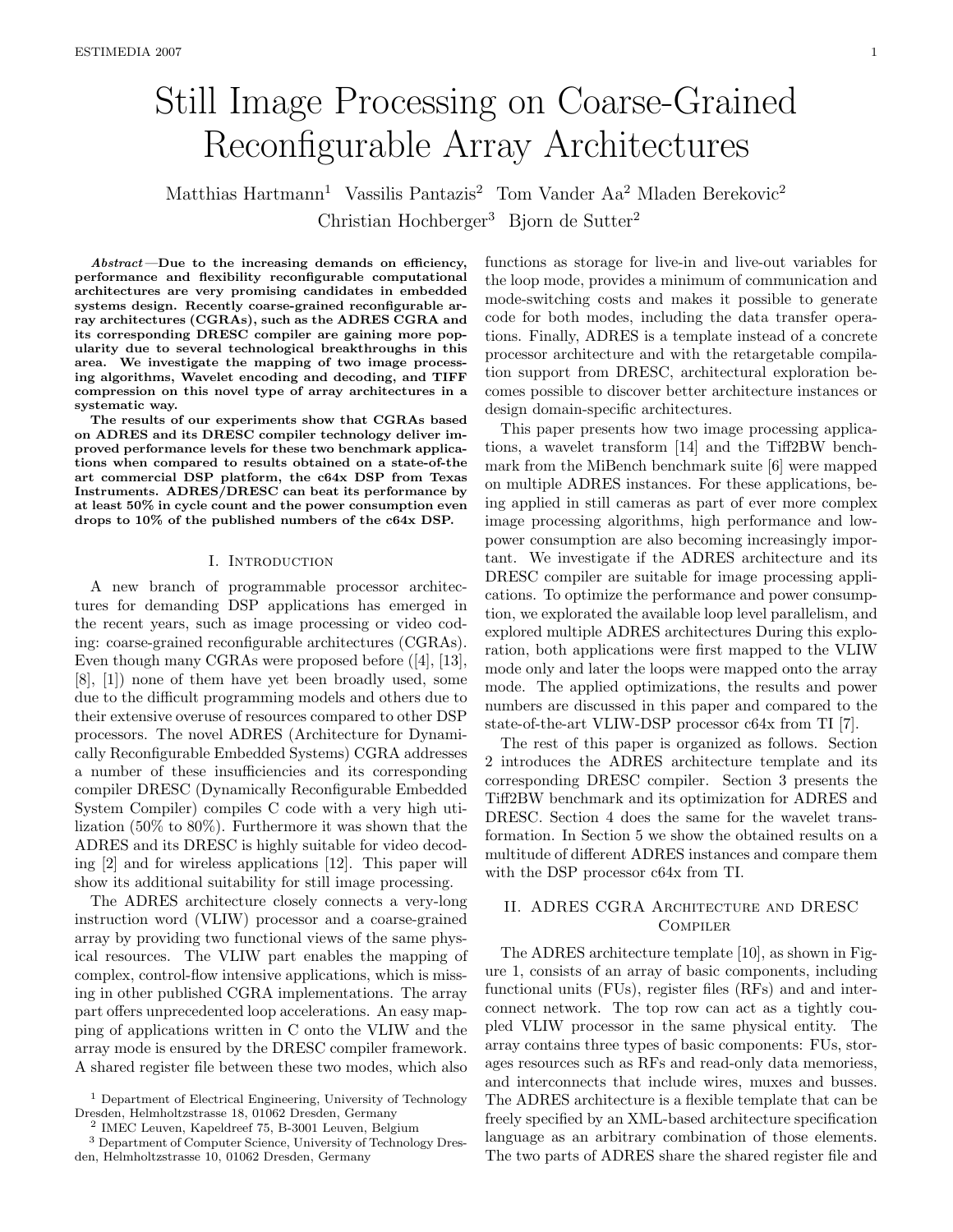load/store units. The computation-intensive kernels, typically dataflow loops, are mapped onto the reconfigurable array by the compiler using a modulo scheduling technique to implement software pipelining and to exploit the highest possible parallelism, whereas the remaining code is mapped onto the VLIW processor. The data communication between the VLIW processor and the reconfigurable array is performed through the shared RF and shared memory.



Fig. 1. Architecture of the ADRES reconfigurable array

In contrast to FPGAs, the FU in ADRES performs coarsegrained operations on 32 bits of data, e.g. ADD, MUL, and Shift. To remove the control flow inside loops, the FUs support predicated operations for conditional execution. High operation frequencies can be obtained by inserting pipelining latches at the outputs of FUs. The values produced by an FU can be written to a local RF, which is usually small and has fewer ports than the shared RF, or routed directly to the inputs of other FUs. The multiplexers are used for routing data from different sources. The configuration RAM acts as a (VLIW-) instruction memory to control these components. It stores a number of configuration contexts locally, which are loaded on a cycle-by-cycle basis. As such, the ADRES CGRA is a dynamically reconfigurable architecture.

The DRESC compiler tool chain consists of the IM-PACT C compiler frontend [5] and of the DRESC compiler backend. IMPACT, a VLIW compiler framework, profiles and parses the C source code to an intermediate representation (Lcode), and applies several optimizations. These include extensive inlining and hyperblock formation by means of predication to eliminate control flow from inner loops. Those loops are then mapped onto the ADRES array mode with a modulo-scheduling algorithm [11] exploiting the high parallelism of the loop kernels. This array mapping is fully retargetable, as the target ADRES instance is desribed in an XML file that is fed to the compiler together with the C code of the application. Traditional ILP scheduling techniques are applied to achieve high performance in the non-kernel parts of the application by executing them on the VLIW mode. The DRESC compiler backend generates scheduled code for both the CGRA and the VLIW, which can be simulated by a co-simulator.

#### A. Experimental Setup

As mentioned in the previous section the DRESC compiler supports not just one specific architecure, but a wide range of ADRES architecture instances, which can be defined by an XML-based description. The experiments described in this paper were carried out on different instances with different numbers of FUs, different word width, different setup for the local RFs, and different interconnects between the FUs. More specific details about those architectures are shown in Table I.

# III. Tiff2BW Benchmark

The original source code of the Tiff2BW benchmark was taken from the MiBench Benchmark Suite [6]. It is part of a set of benchmarks that tries to evaluate embedded devices for consumer applications. The benchmark converts a coloured TIFF image into a black and white TIFF image while decreasing the size of its file by the factor of 3. In order to make the results comparable the benchmark also includes two standard images of which one is transformed. The large TIFF image has a dimension of 3069 by 3100 pixels with 24 bits per pixel. Therefore the size of this image is 27.2 MB. The second in the benchmark included TIFF image has a size of 6.5 MB and a dimension of 1520 by 1496 pixels. Since the size itself is linearly influencing the number of cycles spent processing the TIFF image, the smaller TIFF image was used for the ADRES simulations in order to reduce the simulation time.

#### A. Transformation

In the Tiff2BW benchmark the transformation to a black and white image consists of one loop, whose source code is shown in Figure 2. This loop reads three values from an input buffer, representing the values for the red, green and blue component of the pixel, and weights them with three different but constant values. Those weighted values will be summed up and stored in an output buffer. Figure 2 also shows the resulting dataflow graph.



Fig. 2. Source code & dataflow graph of the transformation in the Tiff2BW benchmark

#### B. Optimization

In order to achieve optimal performance on a given ADRES architecture, a number of source-level transformations usually need to be applied that expose more parallelism to the compiler. All of those transformations are done on the C source code level. For the applications presented in this paper, all applied source level transformations were evaluated on the 4x4 multimedia ADRES instance in order to ensure that they effectively result in faster execution. Table II shows the simulation results of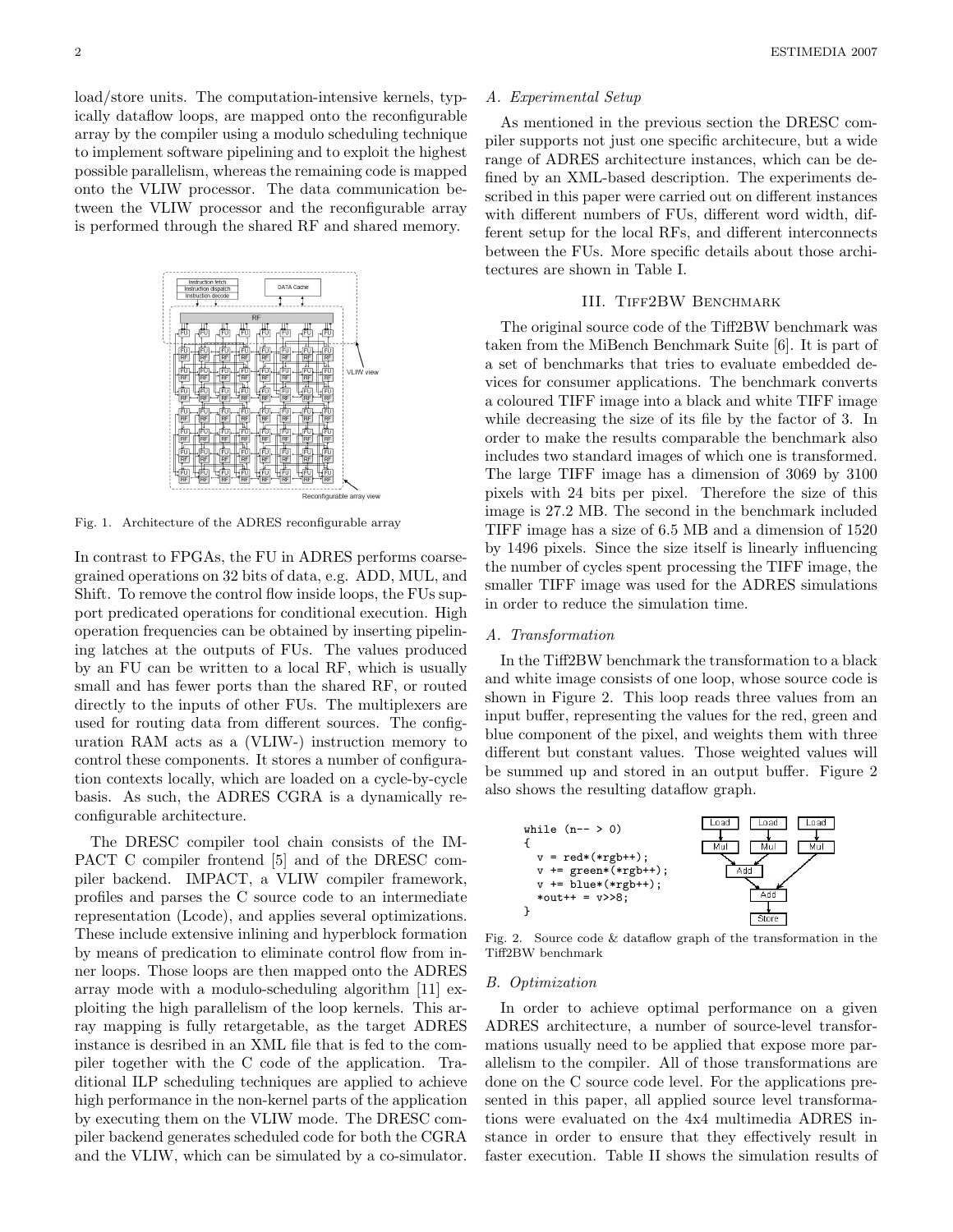| Template                              | Word Width | Number of FUs | Number of FUs with    | Number of RFs            | Connections       |
|---------------------------------------|------------|---------------|-----------------------|--------------------------|-------------------|
|                                       |            |               | Load/Store capability |                          |                   |
| $4x4$ multimedia                      | 32         | 16            |                       | 12                       | nearest neighbor  |
| 4x4 wireless                          | 64         | 16            |                       | 13                       | mesh-plus routing |
| $2x2$ alternative [3]                 | 32         |               |                       | 1 for 4 words            | morphosys routing |
| $4x4$ <sub>-all</sub> alternative [3] | 32         | 16            |                       | 12, connected to each FU | mesh-plus routing |
| $4x4.4L$ alternative [3]              | 32         | 16            |                       | 4, each for 4 words      | morphosys routing |
| $4x4.16L$ alternative [3]             | 32         | 16            |                       | 4, each for 64 words     | morphosys routing |
| 8x8 alternative [3]                   | 32         | 64            |                       | 16, each for 4 words     | morphosys routing |
|                                       |            |               |                       |                          |                   |

# TABLE I

Different ADRES architectures and their characteristics

the original source as well as of some of the transformed versions, which are discussed in the following paragraphs.

As a first optimization step, induction variable strength reduction was applied to the loop to eliminate the live-in variable n. While the simulation results in Table II show that the cycle count is not influenced significantly by this optimization, the number of executed instructions drops significantly. This prepares the loop for more important optimizations such as loop unrolling.

After removing the induction variable  $n$ , the loop was unrolled several times. Since there is no data dependency between different iterations of the loop, the unrolled loop has no additional restrictions that follow from data dependencies. Finding effective schedules, with higher numbers of instructions per cycle (IPC) executed is therefore made easier for the DRESC compiler, as it now has more operations to schedule. Four versions of differently unrolled loops are shown in Table II.

Experiments with the unrolled loops have shown that the improvements in performance decrease if a loop is unrolled too much. For the 4x4 multimedia ADRES instance, the results in Table II indicate that unrolling should be limited to seven times. The upper bound on loop unrolling follows from the fact that the unrolled loops become too big for the compiler too explore a lot of the scheduling space. This is also apparant from the increasing compilation times of the loops, that follow from the fact that the modulo schedule algorithm used in DRESC relies on simulated-annealing to explore the scheduling space without being trapped in suboptimal schedules. Research on possible improvements of the compiler for large dataflow graphs is future work.

The performance result of all versions are also shown in Table II. It can be seen that the number of cycles needed to perform the conversion was halved compared to the original source code, and the total number of instructions executed was decreased by 33%. The final results for a wider range of ADRES architecture are shown in the Section V.

# IV. Wavelet Transformation

Wavelet-based coding is a powerful enabling technology for scalable applications. It is based on the principles of the Wavelet Transform, which is a special case of a sub band transform producing a type of localized time-frequency analysis. The wavelet transform implementation used in these experiments is very similar to the one used in the JPEG2000 still image compression standard [14].

# The wavelet transform application we used applies transformations in two phases. First, in a forward transformation, a two-dimensional array of size 512 \* 512 is reduced in multiple steps in order to be stored in another twodimensional array of size 32 \* 32. The input data we used in our experiments are taken from the well-known "lena" picture. In the second phase of the benchmark, the reduction is reversed and afterwards the output is compared to the original data. During the forward transformation the size of the array is reduced by a factor of four in consecutive steps. Each step consists of two loops.

#### B. Optimization

A. Transformation

Even though the input and output buffer and the number of iterations changes between the different steps, the loops between different steps are of the same structure. Therefore all possible optimizations found for the two loops in the first step can be applied for the loops in all the other steps. For the reverse transformation the same applies since it is also based only on two different loop structures. Furthermore, the two loops of each step have a similar structure. One of them is slightly more complex, however. Therefore all optimizations were evaluated for the more complex loop and the results of the optimization were applied to the other loops. The original source code inside the loop is shown in Figure 3. Simulation results of the original and the optimized versions are depicted in Table III.

The first optimization applied on the source code was the reuse of values that were loaded from memory multiple times in the original code. Thus, one load can be saved in each operation. Furthermore, the loads are unconditionalized by executing them before the if-then-else construct. The changed source code is displayed in Figure 4 and the results of a simulation are shown in Table III as version "optimized loads". Before this transformation values were not loaded and stored in a temporary variable, but were loaded every time from the memory. Therefore the DRESC compiler could not schedule those values to be stored in a local RF, but had to schedule a separate load operation for each use. This optimization did not improve the performance regarding the number of cycles, but reduced the number of executed instructions, especially of the load and store operations, and therefore had a direct influence on the energy consumed during the processing of the loop. Since load and store operations can only be scheduled on special functional units on the CGRA with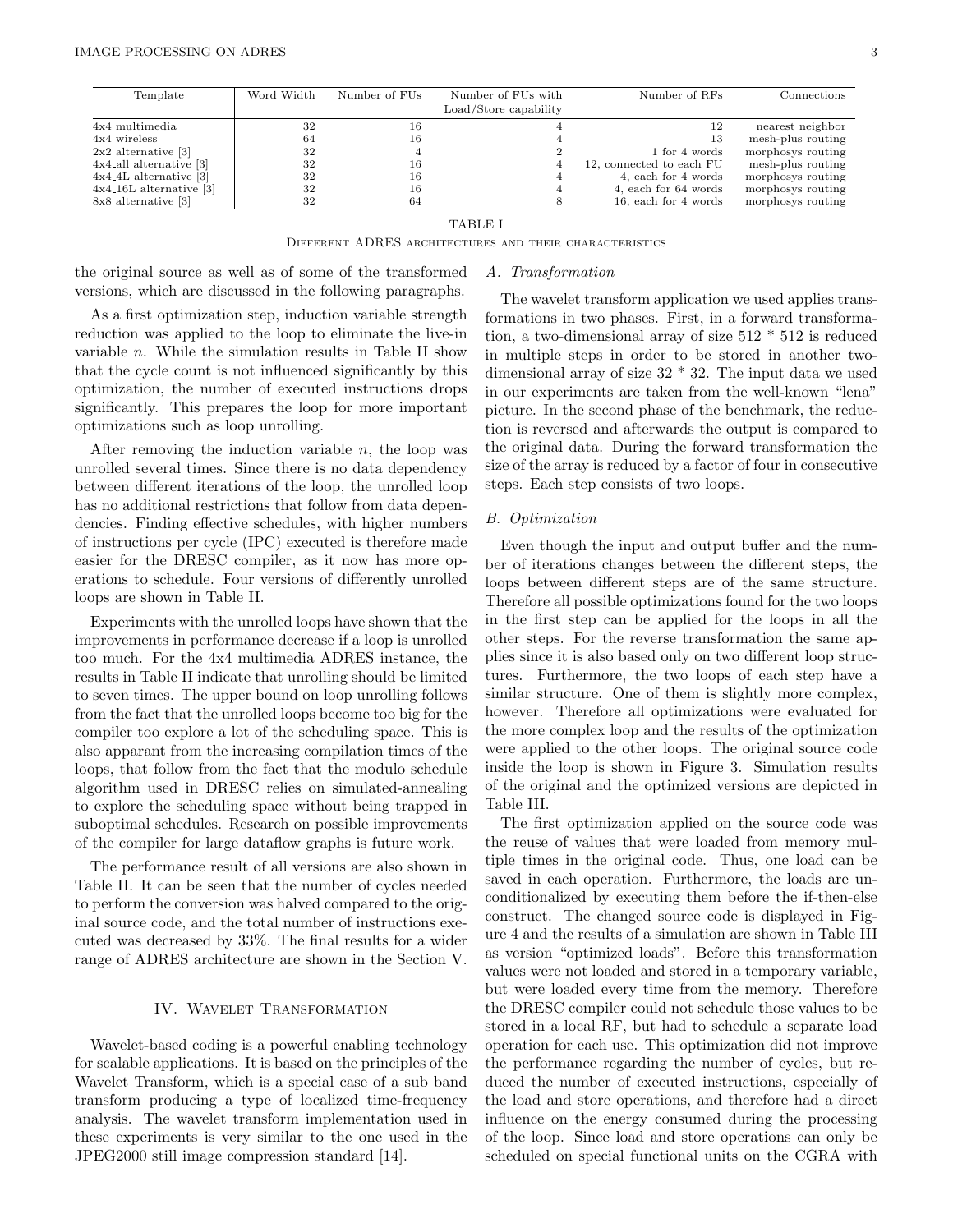| Version                               | Cycles    | Instructions | IPC  | Scheduling Time |
|---------------------------------------|-----------|--------------|------|-----------------|
| original source code                  | 4'547'885 | 38'656'870   | 8.5  | 2.96 s          |
| induction variable strength reduction | 4'547'879 | 36'382'913   | 8.0  | $2.65$ s        |
| 1 time unrolled loop                  | 3'410'927 | 32'972'096   | 9.7  | 11.99 s         |
| 2 times unrolled loop                 | 2'273'994 | 29'561'293   | 13.0 | $28.02$ s       |
| 7 times unrolled loop                 | 2'273'967 | 25'866'134   | 11.4 | 84.19 s         |
| 11 times unrolled loop                | 3'514'319 | 27'080'725   | 7.7  | 226.98 s        |

TABLE II

SIMULATION RESULTS OF DIFFERENT OPTIMIZATIONS FOR THE TIFF2BW BENCHMARK ON THE 4X4 MULTIMEDIA ADRES INSTANCE

| if (row==0)<br>$tmp1 = L1[0] [(2*row)+1] [(2*col)+hor];$<br>else<br>$tmp1 = L1[0] [(2*row)-1] [(2*col)+hor];$<br>L2[2*hor][row][col] = L1[0][(2*row)][(2*col)+hor]- | $L1_0_r_1 = L1_0_r;$<br>L1_0 = L1[0][(2*row)][(2*col)+hor];<br>L1_0_r1 = L1[0] $[(2*row)+1]$ $[(2*col)+hor]$ ;<br>if $(row==0)$<br>$tmp1 = L1_0_r1;$<br>else<br>$tmp1 = L1_0_r_1;$ |
|---------------------------------------------------------------------------------------------------------------------------------------------------------------------|------------------------------------------------------------------------------------------------------------------------------------------------------------------------------------|
| $(L1[0] [(2*row)+1] [(2*col)+hor] +tmp1)/2;$                                                                                                                        | L2[2*hor][row][col] = L1_0 - $(tmp1 + L1_0_r1)/2$ ;                                                                                                                                |

Fig. 3. Original source code of the wavelet transformation

Fig. 4. Source code with optimized loads

| Version              | Cvcles  | Instructions | IPC  | Scheduling Time |
|----------------------|---------|--------------|------|-----------------|
| original source code | 175'498 | 2'610'838    | 14.9 | 114.21 s        |
| optimized loads      | 176'520 | 1'936'019    | 11.0 | 221.12 s        |
| copy propagation     | 143'496 | 1'747'857    | 12.2 | $221.65$ s      |
| loop coalesced       | 82'620  | 1'156'423    | 14.0 | 297.53 s        |

#### TABLE III

Simulation results of different optimizations for the wavelet transformation on the 4x4 multimedia ADRES instance

a memory access capability, the reduction of those operations also gave the compiler more freedom to schedule the loop.

Following this source level transformation the loading of the values was rewritten in order to exploit the copy propagation handling of the DRESC. Values needed in the next iteration of a loop are then stored in a local RF and did not need to be loaded again from the memory. The source code change can be seen in the first line of Figure 4 and its improvement for the simulation in Table III as version "copy propagation".

In the final step of the optimization process the outer and inner loops were coalesced in order to increase the processing time spent in the kernel state and to reduce the influence of the loop prologues and the loop epilogues on the total performance of the applications. In softwarepipelined loops, the stages of the pipeline have to warm up when the loop is entered (as only stages from already initiated iterations are to be executed), while the pipeline is flushed at the end of the loop when no more new iterations are initiated. These warmup and flushing phases are called prologues and epilogues. The fewer the number of iterations in a loop, the higher the effect of their length on the total processing time of a loop. Thus, it is important to create loops with a high number of iterations to obtain high performance. Loop coalescing, being the combination of nested loops (say with iteration counts  $i_1$  and  $i_2$ ) into a single loop (then with iteration count  $i_1 \times i_2$ ), is ideally suited for this. The results for the simulation of this final source code can be seen in Table III as version "loop coalesced". After this optimization had been applied, no further improvement was found, so it were these optimizations that were applied to all other loops in the whole wavelet benchmark.

As for the Tiff2BW benchmark the final simulation re-

sults for the wavelet transformation for different ADRES architectures are shown in Table III. In the wavelet transformation the number of cycles needed could be reduced to only 50% of the original used cycles and the number of instructions executed was reduced by more than 55%.

#### V. Architecture Exploration

The final source code versions of the benchmarks were simulated on different architectures of ADRES, as mentioned in Section A. The next section will explain how numbers for the TI DSP c64x were obtained and what optimizations were applied before the benchmarks were compiled for that architecture. In Section B, the obtained numbers will be discussed.

#### A. Comparison with the TI c64x

In order to evaluate the gathered results the two benchmarks were run on a simulator for a DSP from TI (c64x). For the simulation the Code Composer Studio v3.2 from TI was used and the source code was compiled with the highest optimization parameter for TI's proprietary compiler. All applied optimisations for the ADRES architecture were checked on the DSP and if necessary undone. Furthermore the by the TI compiler generated assembler code was inspected for additional optimisations.

#### A.1 Tiff2BW Benchmark

Unfortunately the used source code proved to be incompatible with the simulator due to the not supported use of an external library in the Tiff2BW benchmark. In order to enable the simulation on the DSP, the source had to be rewritten. Instead of opening a TIFF image the algorithm will now allocate memory of the same size as the image and fill it with pseudo random numbers. This does not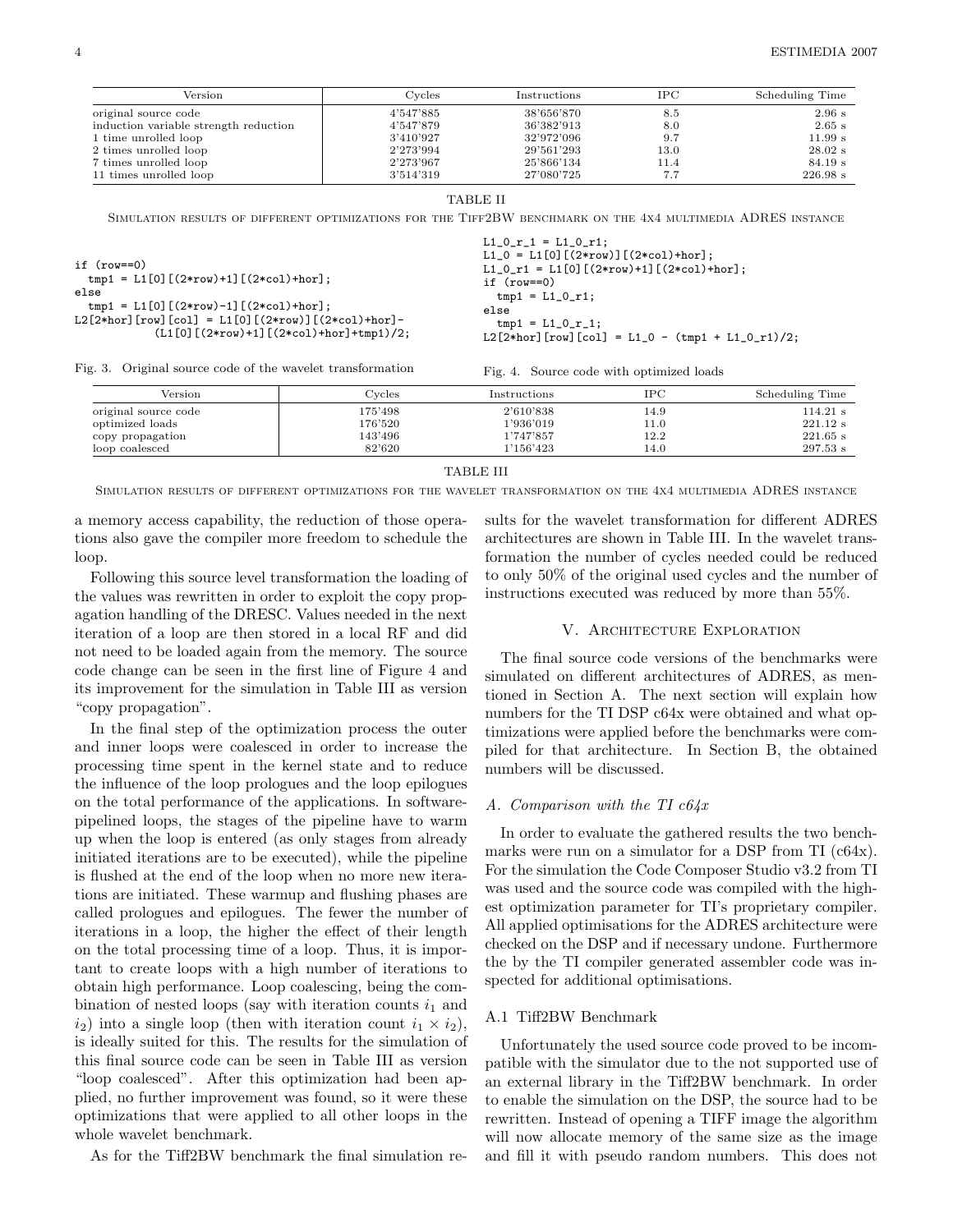| Benchmark & Architecture | Cycles    | Instructions | <b>IPC</b> | Utilisation of the CGRA | Speedup to TI c64x |
|--------------------------|-----------|--------------|------------|-------------------------|--------------------|
| Tiff2BW                  |           |              |            |                         |                    |
| $DSP$ TI $c64x$          | 4'547'947 | 26'529'081   | 6          |                         | 1.00               |
| $4x4$ multimedia         | 2'273'967 | 24'729'217   | 10.9       | 68%                     | 2.00               |
| 4x4 wireless             | 3'410'949 | 26'718'897   | 7.8        | 49%                     | 1.33               |
| $2x2$ alternative        | 8'811'517 | 24'444'802   | 2.8        | 70%                     | 0.52               |
| 4x4_all alternative      | 2'894'189 | 32'662'290   | 11.3       | 71%                     | 1.57               |
| $4x4$ 4L alternative     | 2'687'434 | 32'662'331   | 12.2       | 76%                     | 1.69               |
| $4x4.16L$ alternative    | 2'687'427 | 21'421'906   | 11.7       | 73%                     | 1.69               |
| 8x8 alternative          | 1'421'264 | 35'814'939   | 25.2       | 39%                     | 3.20               |
| Wavelet                  |           |              |            |                         |                    |
| DSP TI c64x              | 8'765'163 | 26'973'231   | 3.08       |                         | 1.00               |
| 4x4 multimedia           | 2'095'528 | 28'346'939   | 13.5       | 84%                     | 4.18               |
| 4x4 wireless             | 2'623'134 | 30'137'922   | 11.5       | 72%                     | 3.34               |
| $2x2$ alternative        | 6'767'899 | 26'117'944   | 3.9        | 98%                     | 1.30               |
| 4x4_all alternative      | 3'091'148 | 35'451'612   | 11.5       | 72%                     | 2.84               |
| $4x4.4L$ alternative     | 2'885'585 | 35'022'239   | 12.1       | 76%                     | 3.04               |
| $4x4.16L$ alternative    | 2'792'529 | 34'202'225   | 12.2       | 76%                     | 3.14               |
| 8x8 alternative          | 1'627'106 | 46'342'177   | 28.5       | 45%                     | 5.39               |

TABLE IV

Comparison of the Image Processing Benchmarks for different ADRES architectures and the TI c64x

change the produced simulation results since the benchmark will still process the same amount of elements and will still perform the same amount of operations, all in the same order.

## A.2 Wavelet Transformation

For the wavelet transformation the initial run of the source code optimized for ADRES on the simulator from TI showed that the DSP stayed far below the expected performance. All applied optimizations were checked for performance on the DSP. First, all the variables and data had to be restricted to 16-bit values. Also, because the loop coalescing introduces division operations, which are not supported by a single instruction in the TI instruction set, the coalescing of the loops had to be undone because it otherwise resulted in slow instruction sequences implementing division.

## B. Simulation Results

After the changes on the source code described in the previous sections both applications were simulated on different ADRES architectures as well as on the DSP c64x with an optimized source code version for each architecture including the TI c64x. The results of those simulations are shown in Table IV. Due to the higher data dependency in the wavelet transformation the DSP performs worse for this benchmark than in the Tiff2BW benchmark. The ADRES architecture can profit in this specific case more from its copy propagation.

In all cases except for one the ADRES architecture and its corresponding compiler DRESC performs better than the TI c64x. Only the 2x2 architecture is worse than the DSP for the Tiff2BW benchmark. This specific ADRES architecture has only half of the functional units of the TI c64x and the parallelism of the benchmark is fairly easy to exploit on the DSP c64x. For the wavelet transformation even the trade off of less FUs is compensated in a 2x2 architecture and the 2x2 ADRES architecture outperforms the TI c64x. Especially in the wavelet transformation a significant gain can be reached. For the "4x4 multimedia" architecture the number of cycles was reduced to less than

Between the different ADRES architectures the "4x4 multimedia" instance provides the best results. The "4x4 wireless" instance performs worse even with the larger data width, because this data width is not needed in the mapped benchmarks and SIMD for those benchmarks can not be explored with this instance. Furthermore the shared readonly data memories (that can only store a limited number of immediate operands to instructions) limit the performance for the two benchmarks. This is mainly caused by the compiler and will be addressed in the future compiler releases. The alternative 4x4 architectures[3] show that for those specific benchmarks the tradeoffs for saving resources (local RFs, connections between the resources) is minimal. As already mentioned before the 8x8 architecture stays below the expected performance. This may be caused by a lack of scalability of the simulated-annealing scheduling algorithm, or by the relatively lower relative connectivity of such a large architecture, or by yet another reason. Future research in improveming the DRESC compiler for better support of large ADRES architectures will give more insights in this behavior.

### C. Power Measurements

25% compared to the TI c64x.

In order for the power dissipation estimation tool flow to be executed, the VHDL code automatically generated for the target architecture of the ADRES template, the "4x4 multimedia" instance was to be synthesized, placed, routed, and simulated. We obtaining switching activity of the nets by a cycle true simulation. The switching activity is afterwards annotated on the synthesized design, thus leading to an accurate power estimation.

The experiments for the power measurements were done for the Tiff2BW benchmark as well as for the Wavelet transformation. To be simulated the total amount of memory accessed needed to be reduced. In order to reduce the total amount of memory used in both benchmarks, the size of the processed image was reduced. This reduction had no influence on the power measurements, as the activity inside the main loops is not altered. Only the length of the loops was altered.